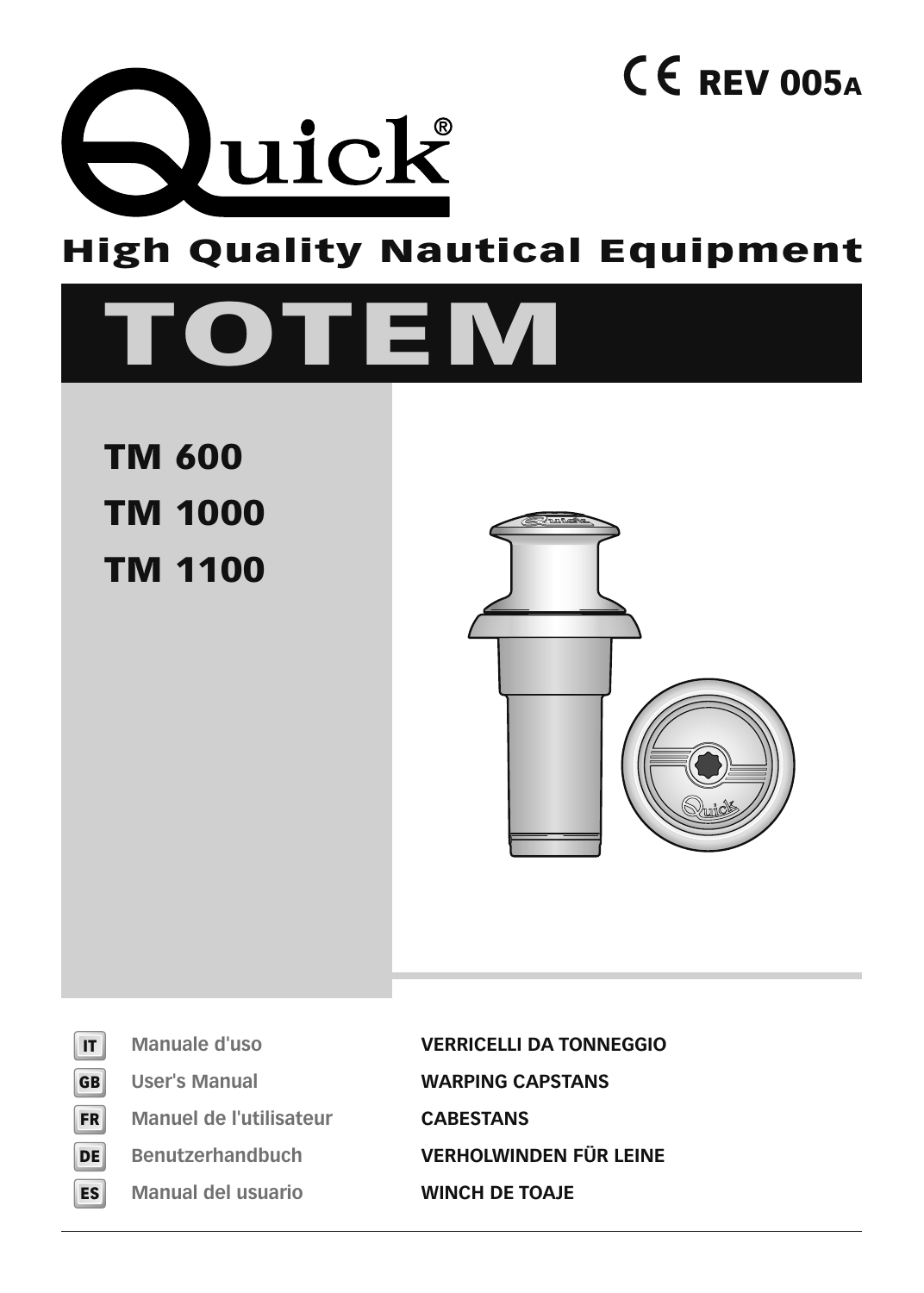#### **INDICE IT**

| Pag. 4 | Caratteristiche tecniche | Pag. 7   | Uso - Avvertenze importanti |
|--------|--------------------------|----------|-----------------------------|
| Pag. 5 | Installazione            | Pag. 8/9 | Manutenzione                |
| Pag. 6 | Schema di collegamento   |          |                             |

#### **INDEX GB**

| Pag. 10 | Technical data     |         | Usage - Warning        |  |
|---------|--------------------|---------|------------------------|--|
| Pag. 11 | Installation       | Pag. 13 |                        |  |
|         |                    |         | Pag. 14/15 Maintenance |  |
| Pag. 12 | Connection diagram |         |                        |  |

#### **SOMMAIRE FR**

| Pag. 16 | Caractéristiques techniques |            |                                          |
|---------|-----------------------------|------------|------------------------------------------|
| Pag. 17 | Installation                | Pag. 19    | Utilisation - Avvertissements importants |
|         |                             | Pag. 20/21 | Entretien                                |
| Pag. 18 | Schéma de cablage           |            |                                          |

### **INHALTSANGABE DE**

#### **INDICE ES**

| Pág. 28 | Características técnicas |  |
|---------|--------------------------|--|
|---------|--------------------------|--|

- Pág. 29 Instalación
- Pág. 30 Esquema de montage

| Pág. 31    | Uso - Advertencias importantes |
|------------|--------------------------------|
| Pág. 32/33 | Mantenimiento                  |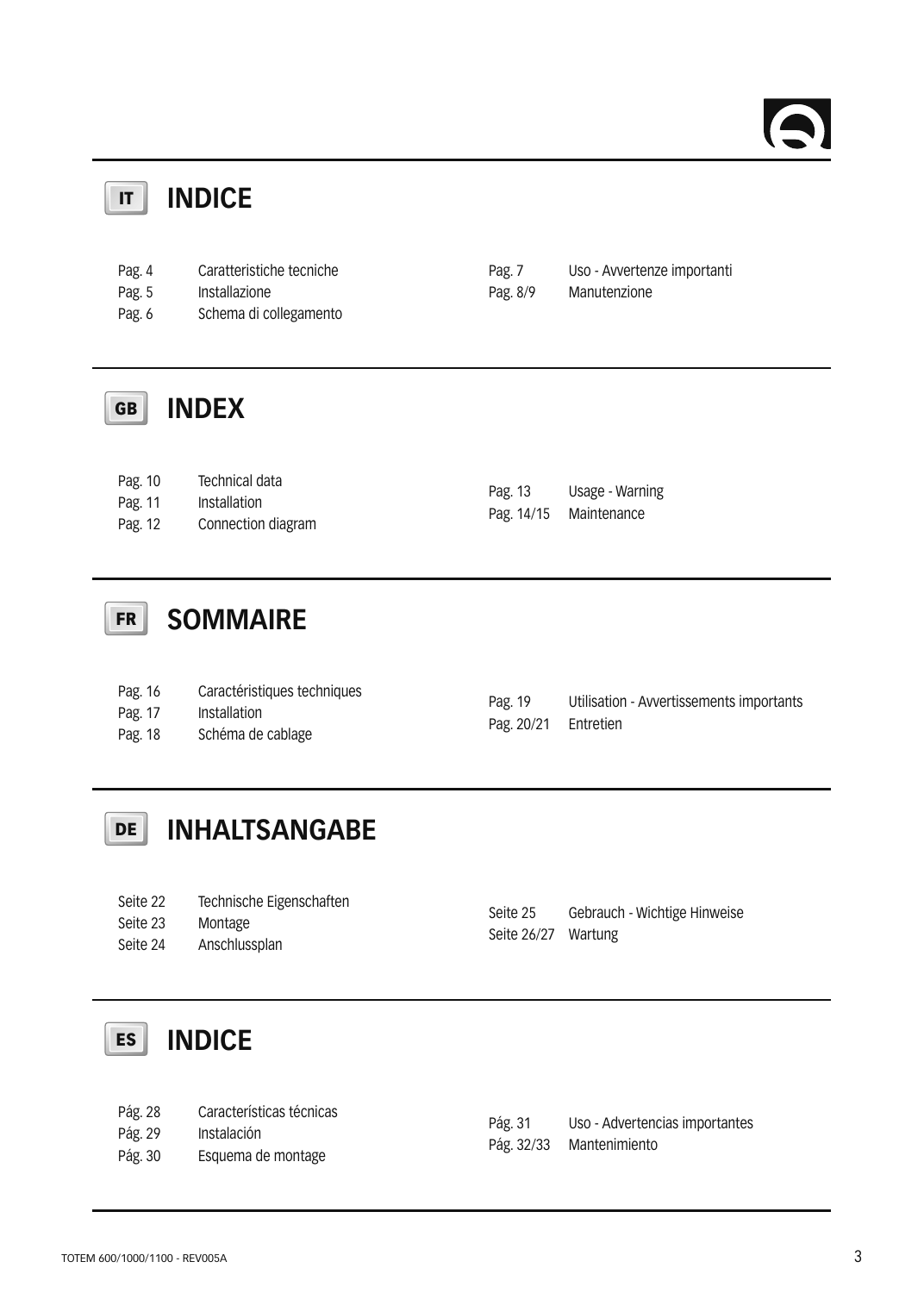## **GB TECHNICAL DATA**

| <b>MODEL</b>                          | TOTEM 600                                          | <b>TOTEM 1000</b>         | <b>TOTEM 1100</b>         |
|---------------------------------------|----------------------------------------------------|---------------------------|---------------------------|
| <b>MOTOR OUTPUT</b>                   | 500W                                               |                           | 800W                      |
| Motor supply voltage                  | <b>12V</b>                                         |                           | <b>24V</b>                |
| Maximum pull                          | 620 Kg (1367 lb)                                   | 820 Kg (1808 lb)          |                           |
| Maximum working load                  | 200 Kg (441 lb)                                    | 290 Kg (640 lb)           |                           |
| Working load                          | 65 Kg (144 lb)                                     | 95 kg (210 lb)            |                           |
| Current absorption @ working load (1) | 40A                                                | 80A                       | 40A                       |
| Maximum speed (2)                     | 22.5 m/min (73.8 ft/min)                           | 25.8 m/min (85 ft/min)    |                           |
| Maximum speed @ working load (2)      | 16.3 m/min (53.5 ft/min)<br>16.8 m/min (55 ft/min) |                           |                           |
| Ø Drum                                |                                                    | 80 mm (3" 5/32)           |                           |
| Motor cable size (3)                  | 16 mm <sup>2</sup> (AWG5)                          | 25 mm <sup>2</sup> (AWG3) | 10 mm <sup>2</sup> (AWG7) |
| Protection circuit breaker (4)        | 50A                                                | 80A                       | 40A                       |
| Deck thickness <sup>(5)</sup>         | $20 \div 30$ mm (25/32" $\div$ 1" 3/16)            |                           |                           |
| Weight                                | 8.1 Kg (17.9 lb)                                   |                           |                           |

(1) After an initial period of use.

<sup>(2)</sup> Measurements taken by considering the diameter of the drum.

(3) Minimum allowable value for a total length L<20m (see pag. 34).

Determine the cable size according to the length of the wiring.

(4) With circuit breaker designed for direct currents (DC) and delayed-action (thermal-magnetic or hydraulic-magnetic).

(5) On request, studs can be supplied for greater deck thicknesses.



Quick® reserves the right to introduce changes to the equipment and the contents of this manual without prior notice.<br>In case of discordance or errors in translation between the translated version and the original text in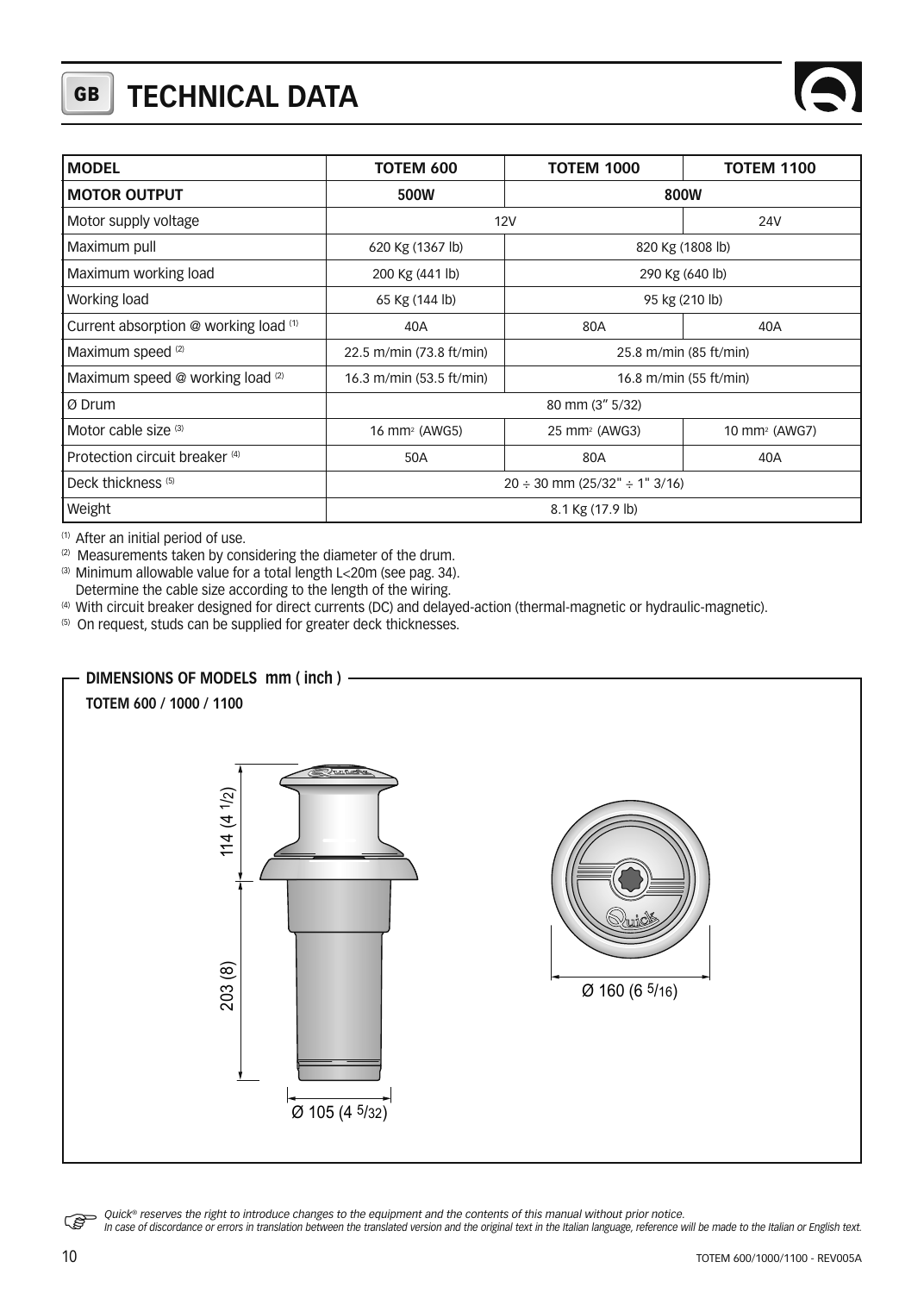#### **BEFORE USING THE CAPSTAN READ THESE INSTRUCTIONS CAREFULLY. IF IN DOUBT, CONTACT YOUR NEAREST "QUICK®" DEALER.**

**WARNING:** the Ouick<sup>®</sup> capstans are designed to weigh engineered for capstan operation.

 $\bigcirc$  Do not use the equipment for other purposes.

© Ouick® shall not be held responsible for damage to equipment and/or personal injury, caused by a faulty use of the equipment.

The capstan is not designed for the loads that might occur in extreme weather conditions (storms).

 $\bigcirc$  Always deactivate the capstan when not in use.

 $\oslash$  For improved safety we recommend installing at least two anchor capstan controls in case one is accidentally damaged.

 $\textcircled{2}$  We recommend the use of the Ouick® hydraulic-magnetic switch as the motor safety switch.

The contactor unit or reversing contactor unit must be installed in a point protected from accidental water contact.

**THE PACKAGE CONTAINS:** capstan - reversing contactor unit - base gasket - handle - bolts and screws (for assembly) drill template - user's manual - conditions of warrant.

**TOOLS REQUIRED FOR INSTALLATION:** drill and drill bits: Ø 5 mm (13/64"), Ø 9 mm (23/64") and Ø 10 mm (13/32") - Ø 108 mm (4"1/4) hollow mill; hexagonal wrenches: 10 mm and 13 mm.

**"QUICK®"ACCESSORIES RECOMMENDED:** anchoring RL control board (mod. 800) - Waterproof hand helds R/C (mod. HRC1002) - Foot switch (mod. 900) - Hydraulic-magnetic circuit breaker - Radio control RRC (mod. R02, P02, H02).

#### **ASSEMBLY PROCEDURE**

The following parts are to be checked before the holes are drilled. There must be no obstacles below deck to perform the installation in the lower part. The thickness of deck must be such as to allow the capstan to be securely placed in position.



**D** Remove the coupler (3) by releasing the bush (2) with the lever (1). Remove the capstan base ring (5) by loosening the screws (4) that secure it to the base (7).

**E** Lower the capstan from the top of the deck by fitting the gasket (8) between the deck and the capstan base.

**F** Secure the capstan base to the back-flange by using the screws (6). Apply a medium-strength adhesive to the screw threads.

**G** Put the capstan base ring (5) in place and secure it with the screws (4). Install the coupler (3) and tighten the bush (2).

Connect the power cables coming from the reversing contactor unit to the electric motor.

**WARNING:** before wiring up, be sure the electrical cables are not live.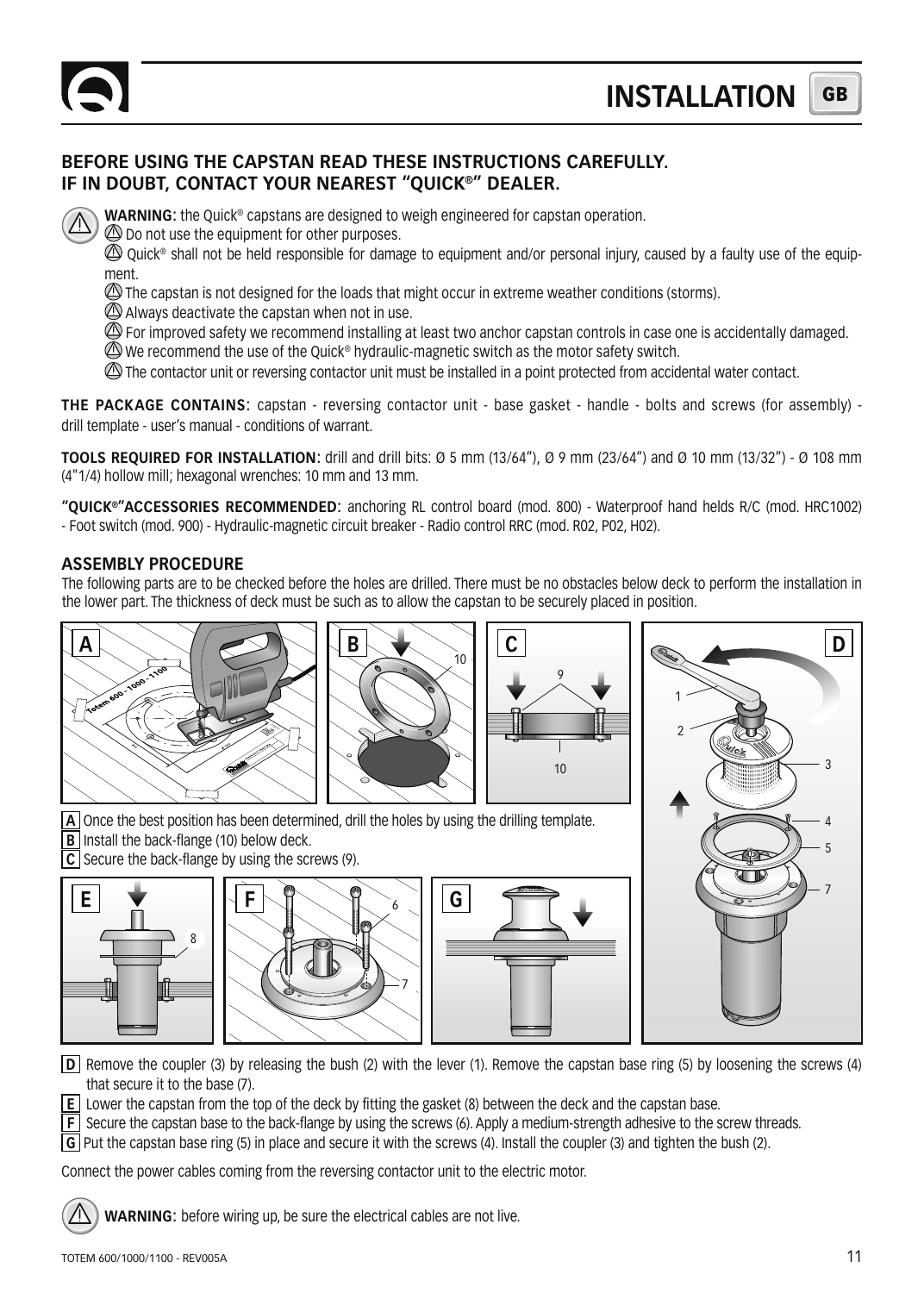#### **GB CONNECTION DIAGRAM**



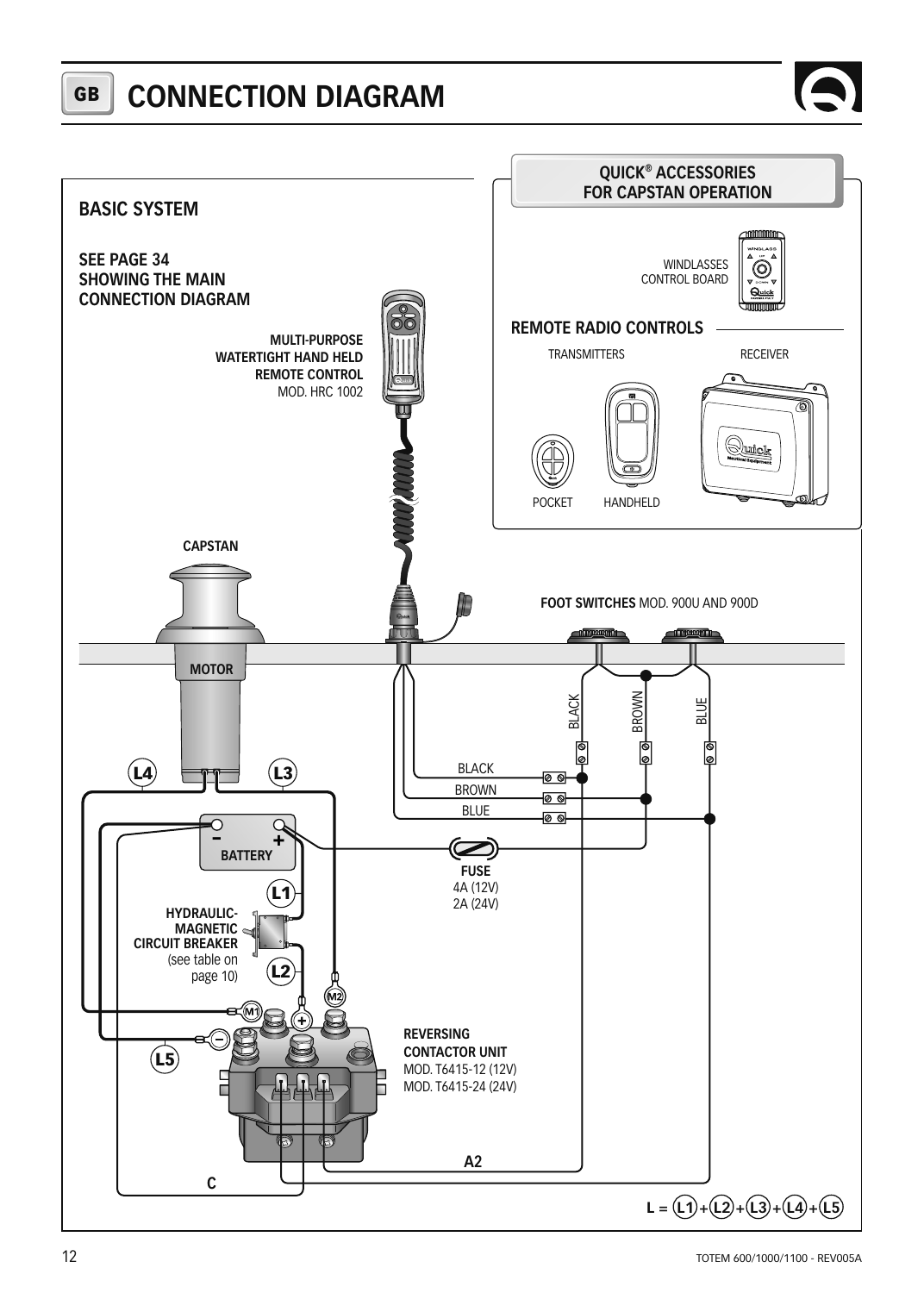

### **WARNING**

**WARNING:** stay clear of the chains, ropes and gypsy. Make sure the electric motor is off when capstan is used manually (even when using the handle for disengaging the clutch). In fact people with a remote controls (remote control or control system via radio) might accidentally operate the capstan.



**WARNING:** do not operate the capstan by using the electrical power when the handle is inserted in the drum or into the gypsy cover.



**WARNING:** Quick® recommend using a circuit breaker designed for direct current (DC) with delayed-action (thermal-magnetic or hydraulic-magnetic) to protect the motor supply line from overheating or short circuits. The circuit breaker can be used to cut off power to the capstan control circuit and so avoid accidental activation.

#### **CAPSTAN USE**

Start the boat engine; use the control at hand to turn on the capstan. If the capstan stops and the magnetic-hydraulic (or magnetic thermal) cut-out has tripped, re-arm the cut-out and wait a few minutes before restarting.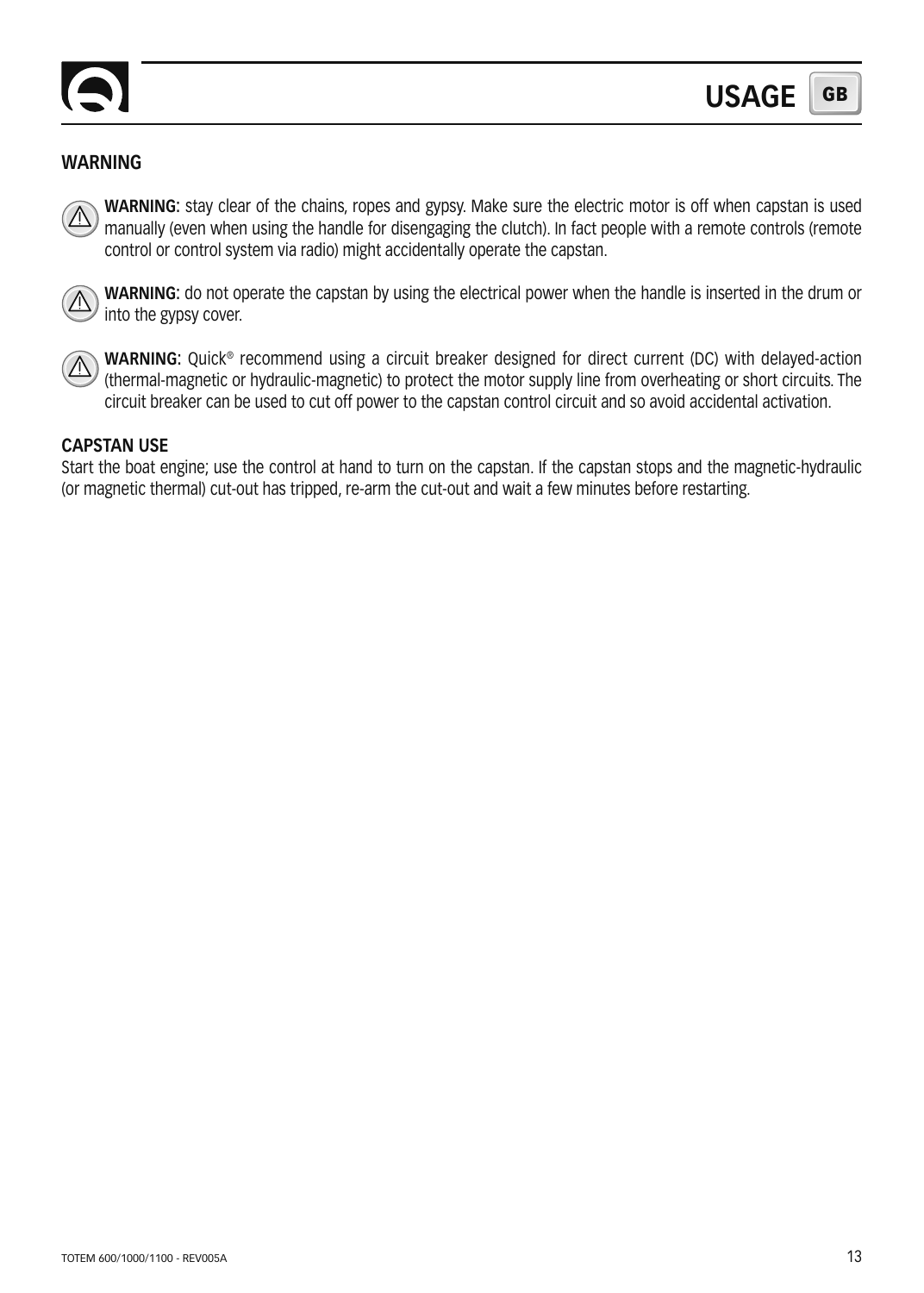**GB MAINTENANCE**



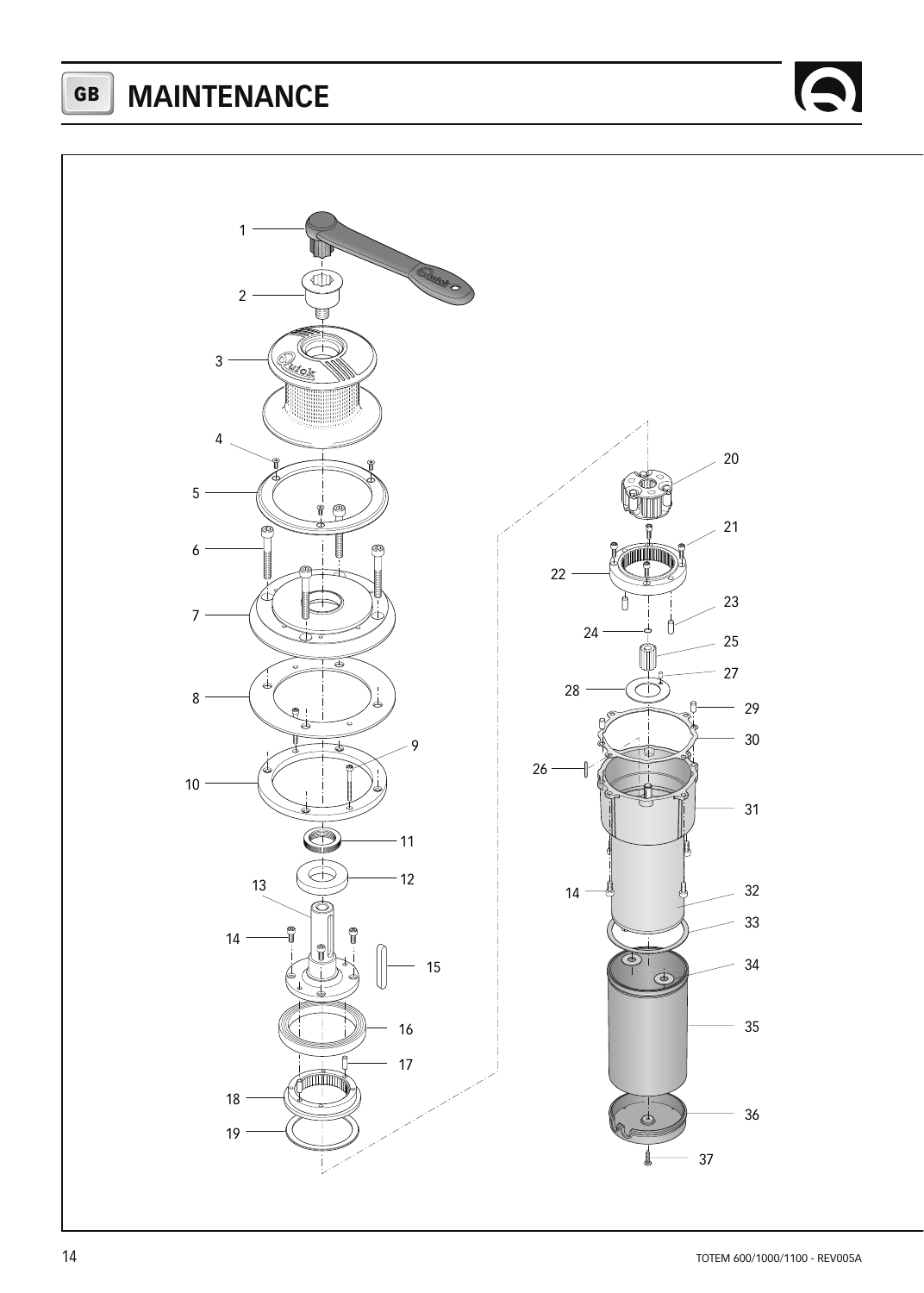#### **GB MAINTENANCE**

| POS. | <b>DESCRIPTION</b>              | CODE         |
|------|---------------------------------|--------------|
| 1    | Straight windlass lever - nylon | PVLVSDN00000 |
| 2    | Bush                            | MSDFRAT00000 |
| 3    | Capstan drum "TM"               | ZSGMSE10TM00 |
| 4    | Screw                           | MBV0410MXTSC |
| 5    | Capstan base ring "TM" series   | SGMBABW08TM0 |
| 6    | Screw                           | MBV0840MXCE0 |
| 7    | Capstan base "TM" series        | SGMSC08TM000 |
| 8    | Gasket                          | PGBWTM080000 |
| 9    | Screw                           | MBV0440MXCT0 |
| 10   | Back flange "TM" series         | MBASW08TM000 |
| 11   | Oil seal                        | PGPRL3040700 |
| 12   | <b>Bearing</b>                  | MBJ160060000 |
| 13   | Shaft "TM" 5/800W series R01    | MSAW08085R01 |
| 14   | Screw                           | MBV0512MXCE0 |
| 15   | Key                             | MBH0807055X0 |
| 16   | Bearing                         | MBJ618150000 |
| 17   | Plug                            | MBSC05016A00 |
| 18   | Movable gear                    | MSLCRM541000 |
| 19   | Ring                            | MBA8066225B0 |
| 20   | Planet gear                     | ZSNGGS000000 |
| 21   | Screw                           | MBV0412MBCE0 |
| 22   | Fixed gear                      | MSLCRF571000 |
| 23   | Plug                            | MBSC06016A00 |
| 24   | Bearing                         | MBAE0808Y000 |
| 25   | Sun gear                        | MSLRTS151000 |
| 26   | Key                             | MBH020220F00 |
| 27   | Plug                            | MBSC04007A00 |
| 28   | Fifth wheel                     | MBRRL2848010 |
| 29   | Plug                            | MBSC06012A00 |
| 30   | Casing seal                     | MMCRMT08C000 |
| 31   | Gearbox casing                  | SGMSGCR08C00 |
| 32   | Electric motor 500W 12V         | EMF0512C0000 |
| 32   | Electric motor 800W 12V         | EMF0812C0000 |
| 32   | Electric motor 800W 24V         | EMF0824C0000 |
| 33   | Flange gasket                   | PGGPMFN04000 |
| 34   | Poles gasket                    | PGGPMPM04000 |
| 35   | Motor protection case           | PCCCPM040000 |
| 36   | Motor protection cover          | PCCPPMFN0400 |
| 37   | Screw                           | MRV03916AXCC |
|      |                                 |              |



**WARNING:** make sure the electrical power to the motor is switched off when working manually on the capstan. Carefully remove the rope from the drum.

Quick® capstans are manufactured with materials resistant to marine environments. In any case, any salt deposits on the outside must be removed periodically to avoid corrosion and damage to the equipment. The parts where salt may have built up should be washed thoroughly with fresh water.

Once a year, the drum is to be taken apart as follows:

Use the handle (1) to loosen the bush (2); pull off the drum (3).

Clean all the parts removed to avoid corrosion, and grease the bush thread (2) (use grease suitable for marine environment).

Remove any oxide deposits from the terminals of the electric motor and the reversing contactor unit; grease them.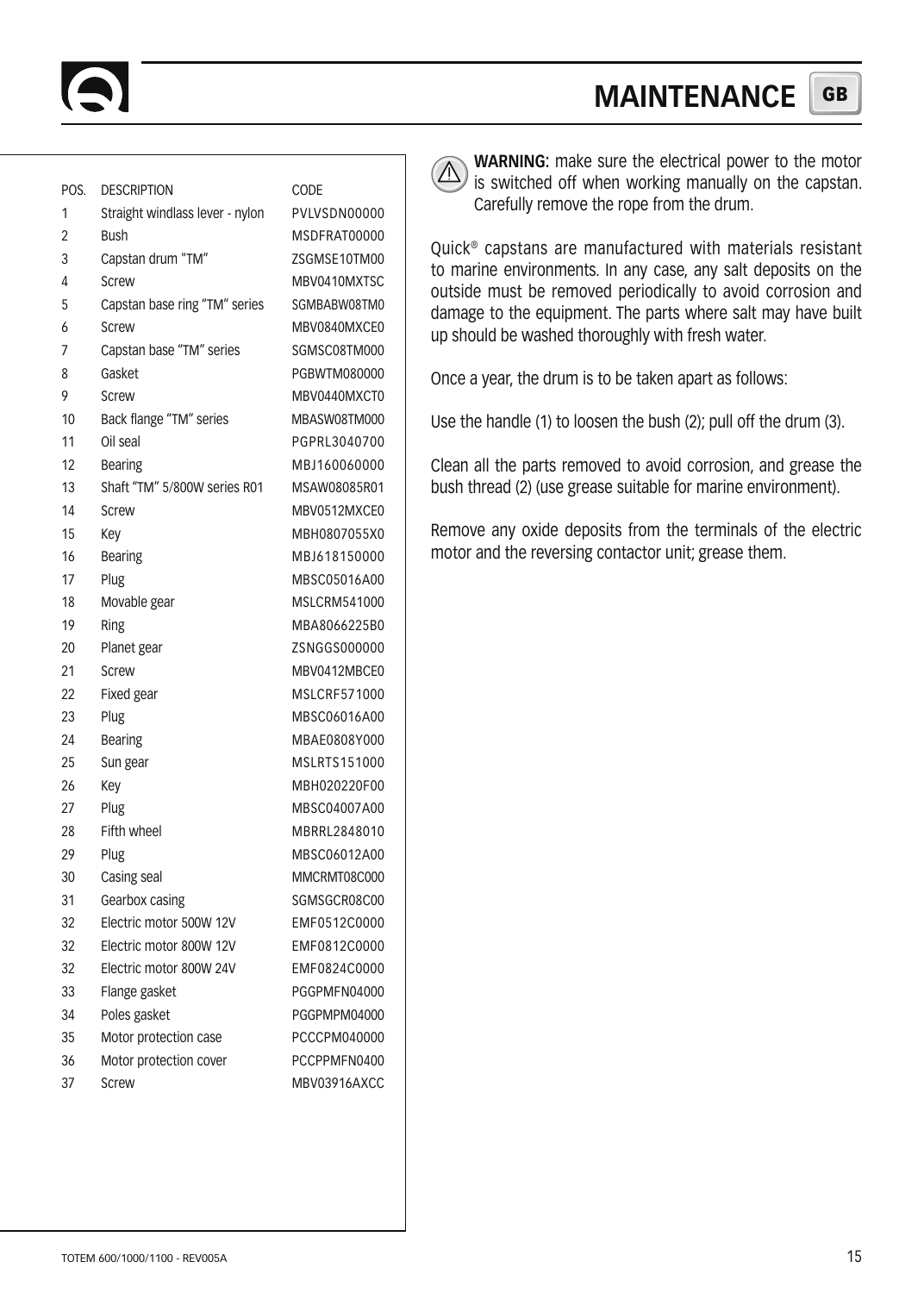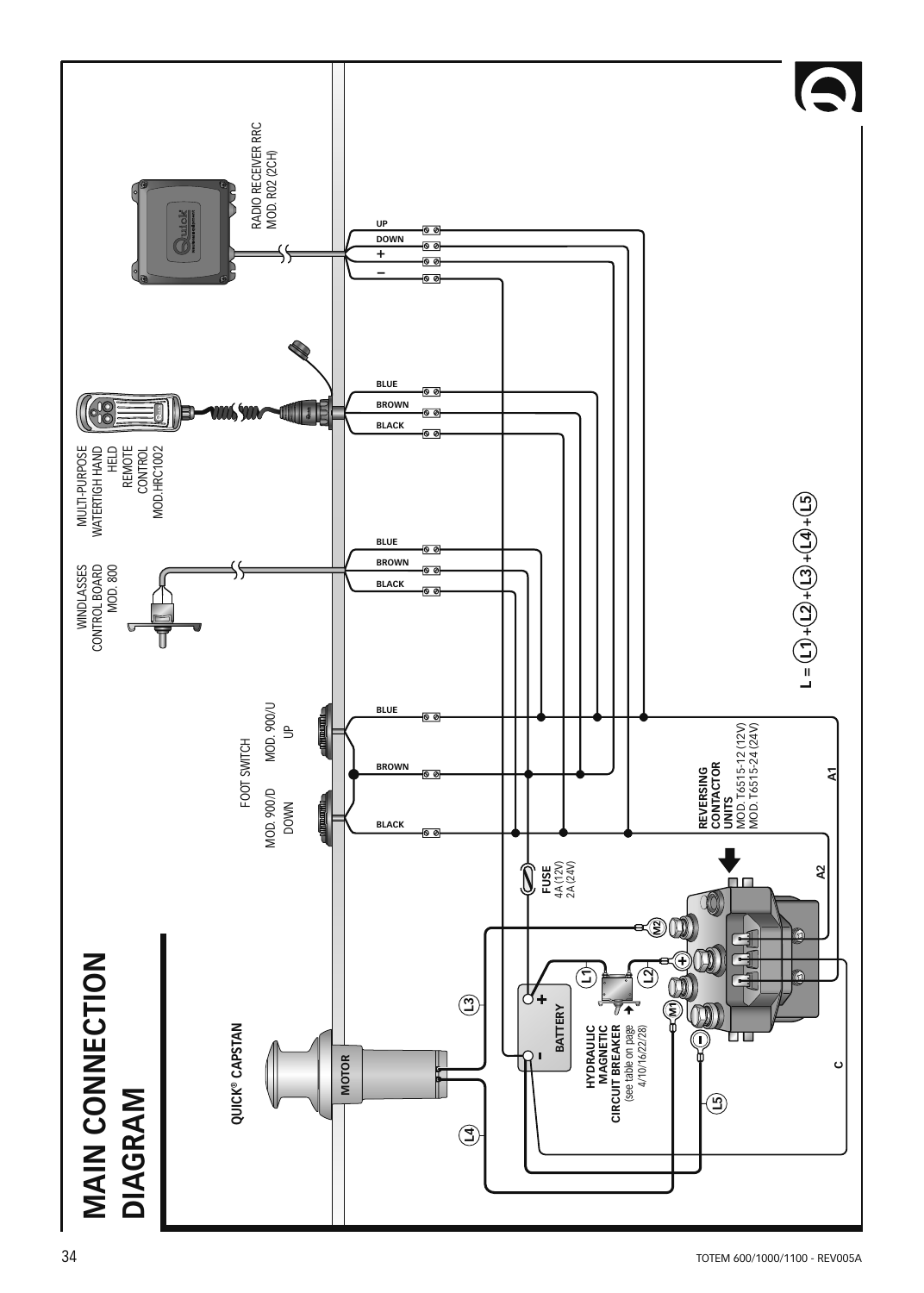## **NOTE**

**NOTES - NOTES - NOTIZEN - NOTAS**



Q